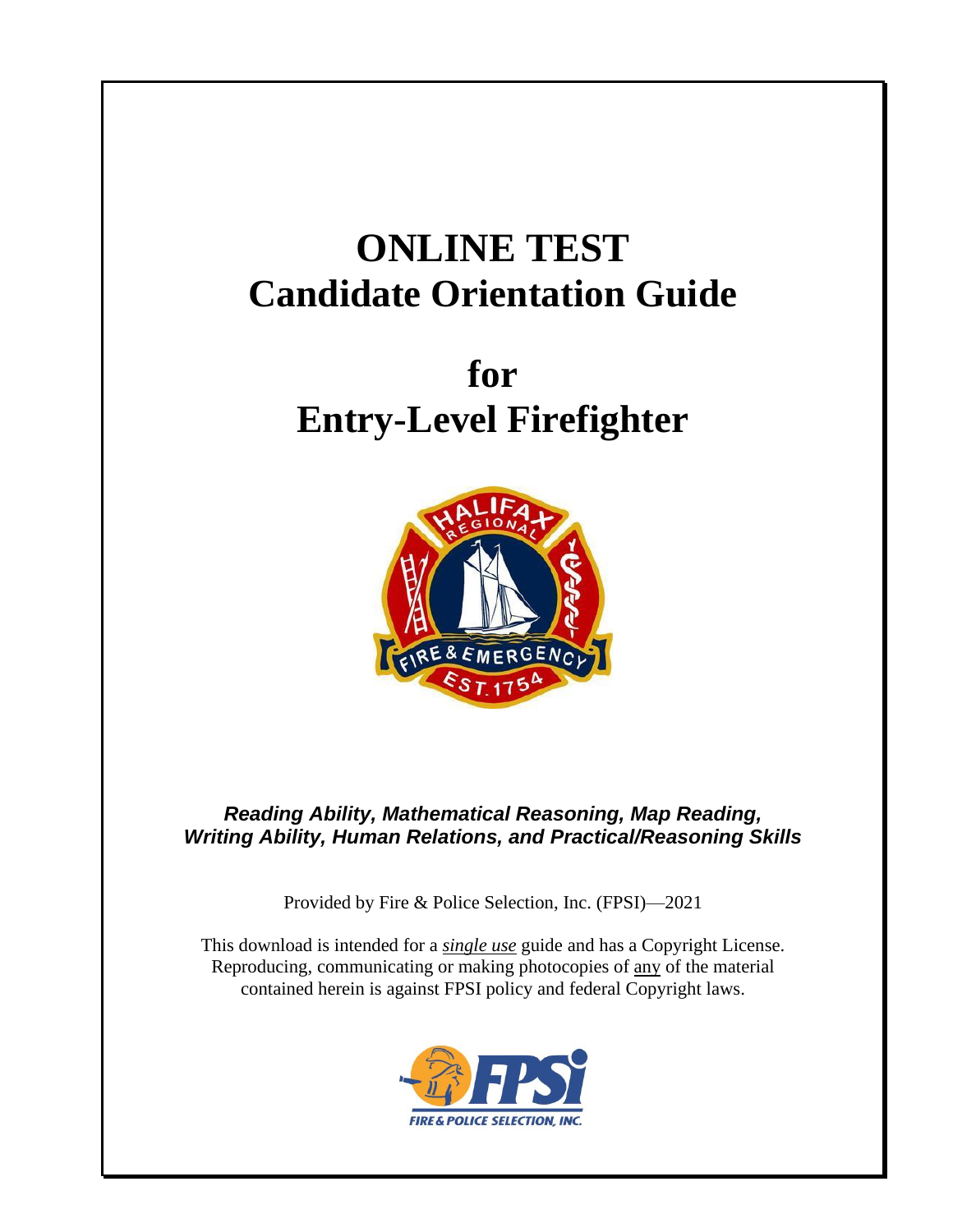# **Nature of the Job**

Every year, fires and other emergencies take thousands of lives and destroy property worth billions of dollars. Firefighters help protect the public against these dangers by rapidly responding to a variety of emergencies. They are frequently the first emergency personnel at the scene of a traffic accident or medical emergency and may be called upon to put out a fire, treat injuries, or perform other vital functions.

During duty hours, firefighters must be prepared to respond immediately to a fire or any other emergency that arises. Because fighting fires is dangerous and complex, it requires organization and teamwork. At every emergency scene, firefighters perform specific duties assigned by a superior officer. At fires, they connect hose lines to hydrants, operate a pump to send water to high pressure hoses, and position ladders to enable them to deliver water to the fire. They also rescue victims and provide emergency medical attention as needed, ventilate smoke-filled areas, and attempt to salvage the contents of buildings. Their duties may change several times while the company is in action. Sometimes they remain at the site of a disaster for days at a time, rescuing trapped survivors and assisting with medical treatment.

Firefighters have assumed a range of responsibilities, including emergency medical services. In fact, most calls to which firefighters respond involve medical emergencies, and about half of all fire departments provide ambulance service for victims. Firefighters receive training in emergency medical procedures, and many fire departments require them to be certified as emergency medical technicians.

Firefighters work in a variety of settings, including urban and suburban areas, airports, chemical plants, other industrial sites, and rural areas like grasslands and forests. In addition, some firefighters work in hazardous materials units that are trained for the control, prevention, and cleanup of oil spills and other hazardous materials incidents. Workers in urban and suburban areas, airports, and industrial sites typically use conventional firefighting equipment and tactics, while forest fires and major hazardous materials spills call for different methods.

In national forests and parks, *forest fire inspectors and prevention specialists* spot fires from watchtowers and report their findings to headquarters by telephone or radio. Forest rangers patrol to ensure travelers and campers comply with fire regulations. When fires break out, crews of firefighters are brought in to suppress the blaze using heavy equipment, hand tools, and water hoses. Forest firefighting, like urban firefighting, can be rigorous work. One of the most effective means of battling the blaze is by creating fire lines through cutting down trees and digging out grass and all other combustible vegetation, creating bare land in the path of the fire that deprives it of fuel. Elite firefighters, called smoke jumpers, parachute from airplanes to reach otherwise inaccessible areas. This can be extremely hazardous because the crews have no way to escape if the wind shifts and causes the fire to burn toward them. Between alarms, firefighters clean and maintain equipment, conduct practice drills and fire inspections, and participate in physical fitness activities. They also prepare written reports on fire incidents and review fire science literature to keep abreast of technological developments and changing administrative practices and policies.

# **Working Conditions**

Firefighters spend much of their time at fire stations, which usually have features common to a residential facility like a dormitory. When an alarm sounds, firefighters respond rapidly, regardless of the weather or hour. Firefighting involves risk of death or injury from sudden cave-ins of floors, toppling walls, traffic accidents when responding to calls, and exposure to flames and smoke. Firefighters may also come in contact with poisonous, flammable, or explosive gases and chemicals, as well as radioactive or other hazardous materials that may have immediate or long-term effects on their health. For these reasons, they must wear protective gear that can be very heavy and hot.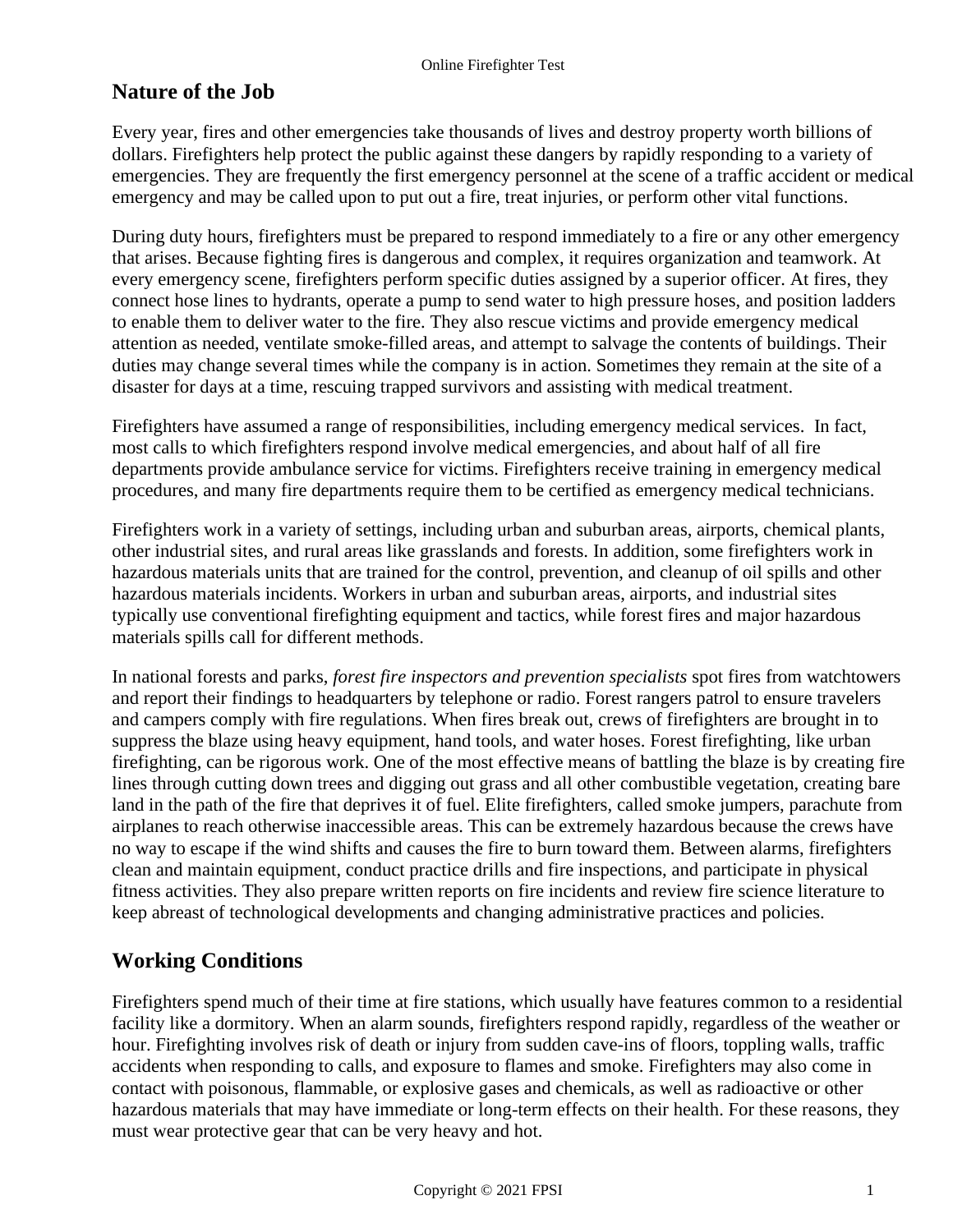Work hours of firefighters are longer and vary more widely than hours of most other workers. Many work more than 50 hours a week, and sometimes they may work even longer. In some agencies, they are on duty for 24 hours, then off for 48 hours, and receive an extra day off at intervals. In others, they work a day shift of 10 hours for 3 or 4 days, a night shift of 14 hours for 3 or 4 nights, have 3 or 4 days off, and then repeat the cycle. In addition, firefighters often work extra hours at fires and other emergencies and are regularly assigned to work on holidays. Fire lieutenants and fire captains often work the same hours as the firefighters they supervise. Duty hours include time when firefighters study, train, and perform fire prevention duties.

# **Employment**

According the United States Fire Administration, registered fire departments are staffed by approximately 1,216,600 personnel. This includes career, volunteer and paid per call firefighters as well as civilian staff and nonfirefighting personnel. There are a total of 1,065,100 active career, volunteer and paid per call firefighters representing nearly 88 percent of the registered departments' personnel. Of the active firefighting personnel, 33 percent were career firefighters, 55 percent were volunteer firefighters, and 12 percent were paid per call firefighters.

About 9 out of 10 firefighting workers were employed by municipal or county fire departments. Some large cities have thousands of career firefighters, while many small towns have only a few. Most of the remainder worked in fire departments on Federal and State installations, including airports. Private firefighting companies employ a small number of firefighters and usually operate on a subscription basis.

In response to the expanding role of firefighters, some municipalities have combined fire prevention, public fire education, safety, and emergency medical services into a single organization commonly referred to as a public safety organization. Some local and regional fire departments are being consolidated into countywide establishments in order to reduce administrative staff and cut costs, and to establish consistent training standards and work procedures.

# **Training, Qualification, and Advancement**

Applicants for municipal firefighting jobs generally must pass a written exam; tests of strength, physical stamina, coordination, and agility; and a medical examination that includes drug screening. Workers may be monitored on a random basis for drug use after accepting employment. Examinations are generally open to persons who are at least 18 years of age and have a high school education or the equivalent. Those who receive the highest scores in all phases of testing have the best chances for appointment. The completion of community college courses in fire science may improve an applicant's chances for appointment. In recent years, an increasing proportion of entrants to this occupation have had some postsecondary education.

As a rule, entry-level workers in large fire departments are trained for several weeks at the department's training center or academy. Through classroom instruction and practical training, the recruits study firefighting techniques, fire prevention, hazardous materials control, local building codes, and emergency medical procedures, including first aid and cardiopulmonary resuscitation. They also learn how to use axes, chain saws, fire extinguishers, ladders, and other firefighting and rescue equipment. After successfully completing this training, they are assigned to a fire company, where they undergo a period of probation.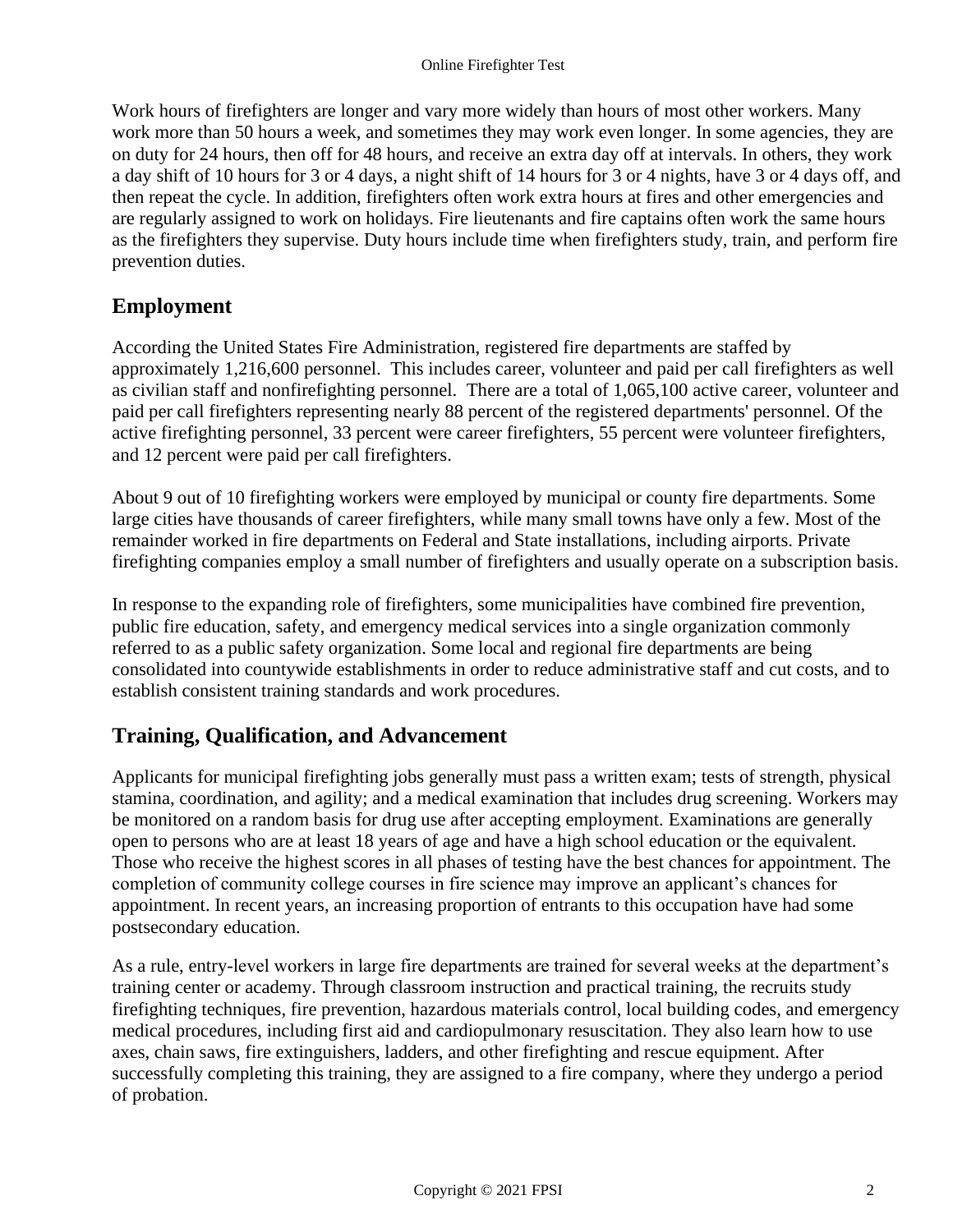#### Online Firefighter Test

A number of fire departments have accredited apprenticeship programs lasting up to 5 years. These programs combine formal, technical instruction with on-the-job training under the supervision of experienced firefighters. Technical instruction covers subjects such as firefighting techniques and equipment, chemical hazards associated with various combustible building materials, emergency medical procedures, and fire prevention and safety. Fire departments frequently conduct training programs, and some firefighters attend training sessions sponsored by the U.S. National Fire Academy. These training sessions cover topics including executive development, anti-arson techniques, disaster preparedness, hazardous materials control, and public fire safety and education. Some States also have extensive firefighter training and certification programs. In addition, a number of colleges and universities offer courses leading to 2- or 4-year degrees in fire engineering or fire science. Many fire departments offer firefighters incentives such as tuition reimbursement or higher pay for completing advanced training.

Among the personal qualities firefighters need are mental alertness, self-discipline, courage, mechanical aptitude, endurance, strength, and a sense of public service. Initiative and good judgment are also extremely important because firefighters make quick decisions in emergencies. Because members of a crew live and work closely together under conditions of stress and danger for extended periods, they must be dependable and able to get along well with others. Leadership qualities are necessary for officers, who must establish and maintain discipline and efficiency, as well as direct the activities of firefighters in their companies. Most experienced firefighters continue studying to improve their job performance and prepare for promotion examinations. To progress to higher level positions, they acquire expertise in advanced firefighting equipment and techniques, building construction, emergency medical technology, writing, public speaking, management and budgeting procedures, and public relations.

Opportunities for promotion depend upon written examination results, job performance, interviews, and seniority. Increasingly, fire departments use assessment centers, which simulate a variety of actual job performance tasks, to screen for the best candidates for promotion. The line of promotion usually is to engineer, lieutenant, captain, battalion chief, assistant chief, deputy chief, and finally to chief. Many fire departments now require a bachelor's degree, preferably in fire science, public administration, or a related field, for promotion to positions higher than battalion chief. A master's degree is required for executive fire officer certification from the National Fire Academy and for State chief officer certification.

### **Job Outlook**

Prospective firefighters are expected to face keen competition for available job openings. Many people are attracted to firefighting because it is challenging and provides the opportunity to perform an essential public service, a high school education is usually sufficient for entry, and a pension is guaranteed upon retirement. Consequently, the number of qualified applicants in most areas exceeds the number of job openings, even though the written examination and physical requirements eliminate many applicants. This situation is expected to persist in coming years.

Employment of firefighters is expected to grow about as fast as the average for all occupations as fire departments continue to compete with other public safety providers for funding. Most job growth will occur as volunteer firefighting positions are converted to paid positions. In addition to job growth, openings are expected to result from the need to replace firefighters who retire, stop working for other reasons, or transfer to other occupations. Layoffs of firefighters are uncommon. Fire protection is an essential service, and citizens are likely to exert considerable pressure on local officials to expand or at least preserve the level of fire protection. Even when budget cuts do occur, local fire departments usually cut expenses by postponing equipment purchases or not hiring new firefighters, rather than through staff reductions.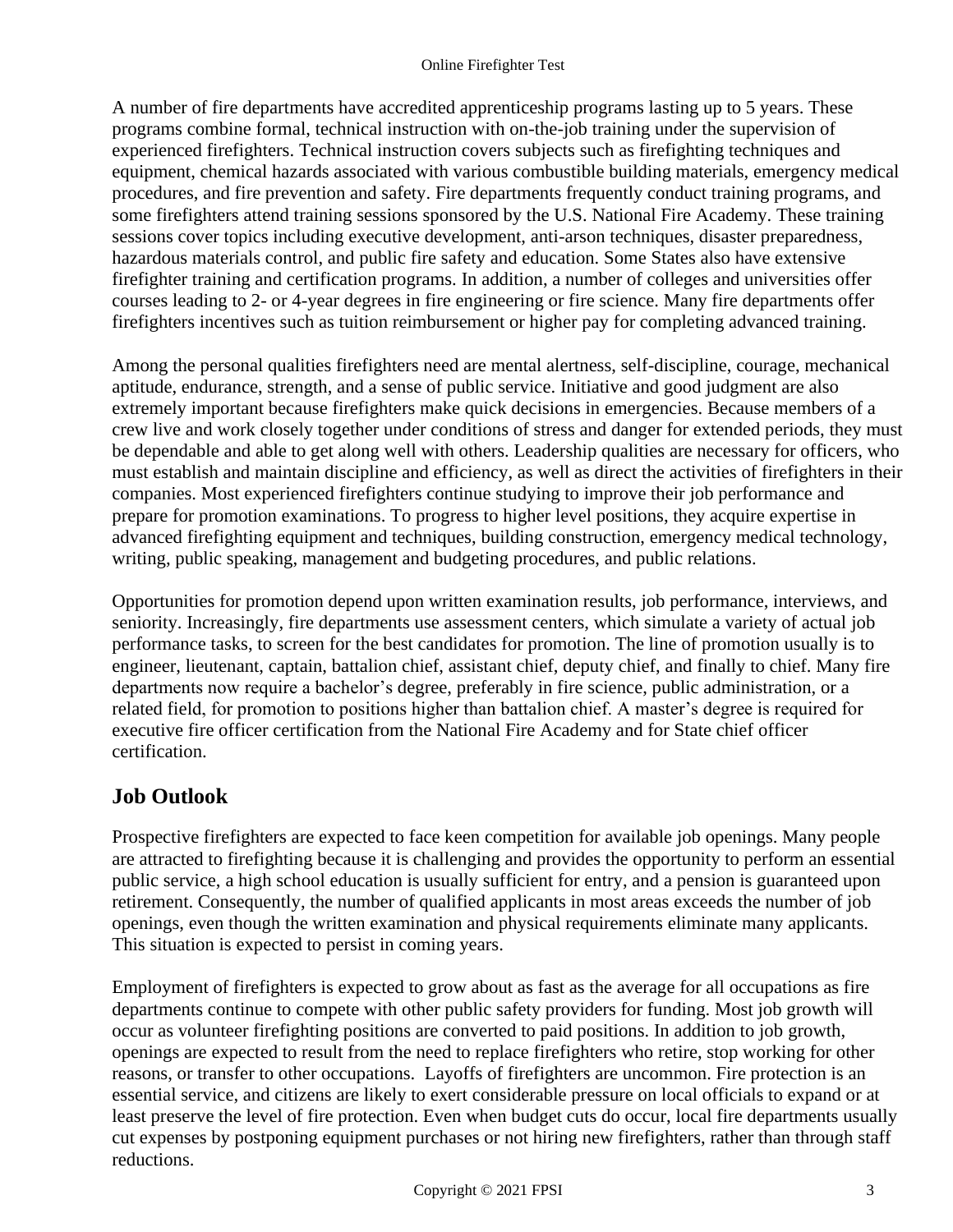# **Overview**

This written test associated with this orientation guide for the entry-level firefighter recruitment process consists of a variety of sub-tests designed to measure critical constructs required for successful job performance as a firefighter. The components of this test have been developed and validated by firefighters and Fire Captains who have experience performing the essential functions of the firefighter job. Each construct measured by this test has been carefully linked to a national job description and identified as a critical skill or ability necessary for performance of the job.

The constructs measured by the online entry-level firefighter test include:

- Reading Ability—**10 items**
- Mathematical Reasoning—**20 items**
- Map Reading—**15 items**
- Writing Ability—**5 items**
- Human Relations—**22 items** (to include: interpersonal skills, teamwork, commitment, honesty, integrity, emotional stability)
- Reasoning Skills—**28 items** (to include: reasoning, vocabulary, mechanical aptitude, and spatial rotation)

Subject-matter experts in our validation workshops have endorsed every item on the test and have confirmed that the reading level of the passages and the test items are appropriate based upon the materials found on the job and in the academy.

### **How to Prepare for the Test**

All of the constructs measured on the test are based upon basic skills and abilities that a minimally qualified applicant should possess. There are a variety of preparatory publications available that *may* be helpful to those candidates who could use a refresher in basic reading, math skills, map reading, writing ability, human relations, and reasoning skills. FPSI **cannot** endorse any particular national publication in terms of preparing for the online firefighter test that was not created by FPSI.

#### **Test Yourself for Success with Practice Test Items**

Listed in the back of this study guide are sample questions from the six constructs being measured on the written test. These sample test items are very similar to the types of items found in the actual test.

# **Prepare for Your Test Day**

One way to help alleviate any apprehension you might have about the taking an online test is to prepare ahead of time and make sure you have all required equipment. Carefully read all of the instructions and directions you receive from the department or testing agency conducting the test and follow them all. Given that the test is in an online format, you should receive specific instructions regarding internet connection, required computer or browser details, etc. Failure to follow the instructions may affect your score or even eliminate you from the testing process.

#### *Please read and understand the frequently asked questions on the following page prior to the actual test day!*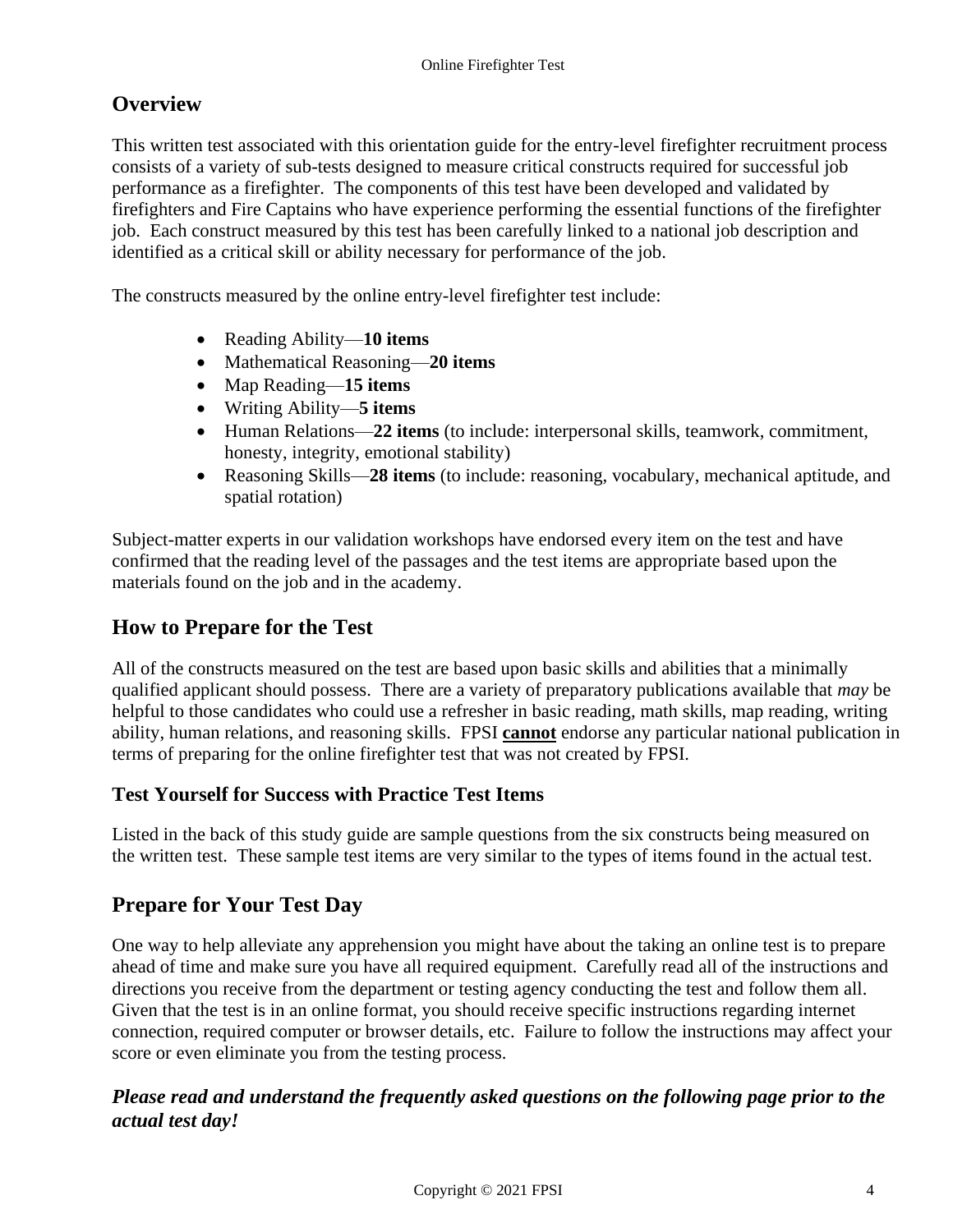# **Online Entry-Level Firefighter Test Frequently Asked Questions (FAQs)**

- **Question:** *How much time will I have to take the online written test?*
- Answer: You will have 2  $\frac{1}{2}$  hours to take the online test. You may take the test on your scheduled test date between the **hours of 12:00 a.m.–11:59 p.m.** (*Pacific Standard Time*).
- **Question:** *How will I receive access to take the online test?*
- **Answer:** Every candidate will receive one (1) *unique* test link to take the test. The test link and instructions will be e-mailed to you from **[onlinetesting@testgenius.com](mailto:onlinetesting@testgenius.com)**. **You will receive this link three (3) days before your scheduled test date. If you do not see the test link in your inbox within three (3) days of your test date,** *please carefully check your other email folders (e.g. spam/categories/unread)* **before emailing IT.** If you still cannot locate the test link please e-mail [help@fpsi.com](mailto:help@fpsi.com) for assistance. *On the actual test day, IT Support will be available from 7:00 a.m. - 7:00 p.m. (PST).*

**Question:** *What do I need to be able to take the test online?*

- **Answer:** In order to take the test, candidates will need to ensure that they have or do the following:
	- a. Laptop or desktop computer (Windows, Mac, or Linux).
	- b. Turn *off* any scheduled updates or scans for laptop or computer on the test day.
	- c. Be sure internet service provider is working. Do not use a mobile hotspot.
	- d. Must use one of the following internet browsers with the most current version: Chrome, Safari, Edge or FireFox. *Google Chrome is preferred*.
	- e. Candidates may not use Internet Explorer as their browser.
	- f. Candidates may not use their cell phone, iPad, or tablet to take the test.
- **Question:** *Can I start the test and take a break and then access the test again?*
- **Answer:** No. Once you start the test, your time will start and you are not allowed to close your browser or leave the test. Your final test time will be calculated and reported to the department you are testing with. Additionally, your test link will only work once. **You will not be given more than one test link, so ensure that you are able to spend up to 2 ½ hours to take the test before you click the link.**
- **Question:** *Do I need a webcam to take the test?*
- **Answer:** You do not need a webcam to take the test. Candidates are expected to take the test without assistance and without the use of a calculator. Integrity is one of the most important characteristics of a firefighter and you are expected to demonstrate this critical trait during the testing period. Measures have been put into place to confirm that your online test score accurately depicts your skills in the areas measured by the test. If you are unable to demonstrate consistency between your online test results and those integrity measures that the department may elect to use (i.e., a confirmatory test, a polygraph, etc.), you will be removed from the recruitment process.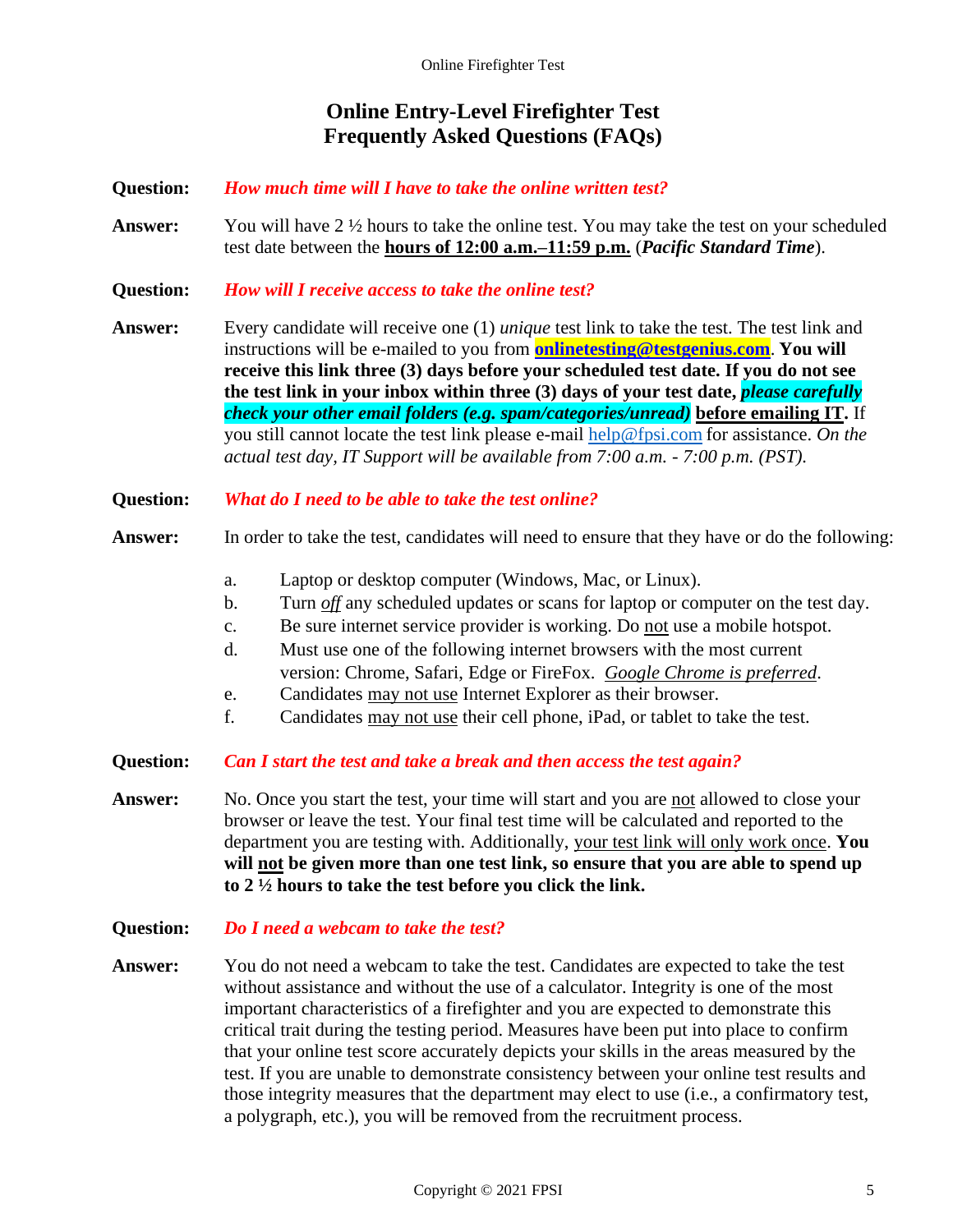# **The Day of the Test**

Be prepared on the day of the test. Be sure to have submitted all information that the city or department requested you submit in order to be an applicant for their recruitment process. For example, many agencies require that you have some form of government issued photo identification such as a copy of a driver's license or state identification card and/or required to sign up with them or via an applicant tracking platform. Failure to have or complete these steps might result in your NOT being able to take the test.

**You may NOT refer to any test preparation, notes or other study materials during the test. You may NOT use calculators during the test however you may use scratch paper in specific sections. It is imperative that the scratch paper is discarded after you complete your test per our copyright laws.**

#### **DO NOT ALLOW ANYONE TO ASSIST YOU DURING THIS TEST.**

Once you begin to take the test, make sure you choose one answer to each corresponding question. You may scroll through questions by clicking on the "Next or Previous" buttons. If you skip any questions or when you have reached the end of the test, be sure to check that you have answered ALL of the questions prior to submitting the test. You may review your answers by clicking on the "View Item List" button. You may have recalled something later that may help you to correctly answer earlier questions.

During the test, you will be instructed to choose the "best" or "most correct" alternative from four to five different alternatives. Most applicants find it helpful to read the entire question and all of the alternatives before choosing the best or most correct alternative. It is better to read all of the alternatives as you may find one that is a better answer than the one you first thought was correct.

**DO NOT LEAVE ANY ANSWERS BLANK.** You are scored on the number of correct answers you give in response to the questions. In other words, you will be penalized for any answers left blank. Even if you are not certain of a correct answer, you **SHOULD GUESS** at what the correct answer might be. Try to eliminate alternatives that you know are wrong and guess from the ones that remain. This will increase your chances of guessing the correct answer. Answers left blank will NOT be counted towards the number of correct responses in your final score.

#### **Helpful IT Support Hints for the Test Day**

If any of the *images or content* located within the online test are not loading, please check the following:

- 1) Be sure you are using a laptop or computer with the most current internet browser version (Chrome, Safari, Edge, Firefox).
- 2) Check your internet browser "zoom" settings. If it is set to 100%, please zoom your screen smaller, for example:

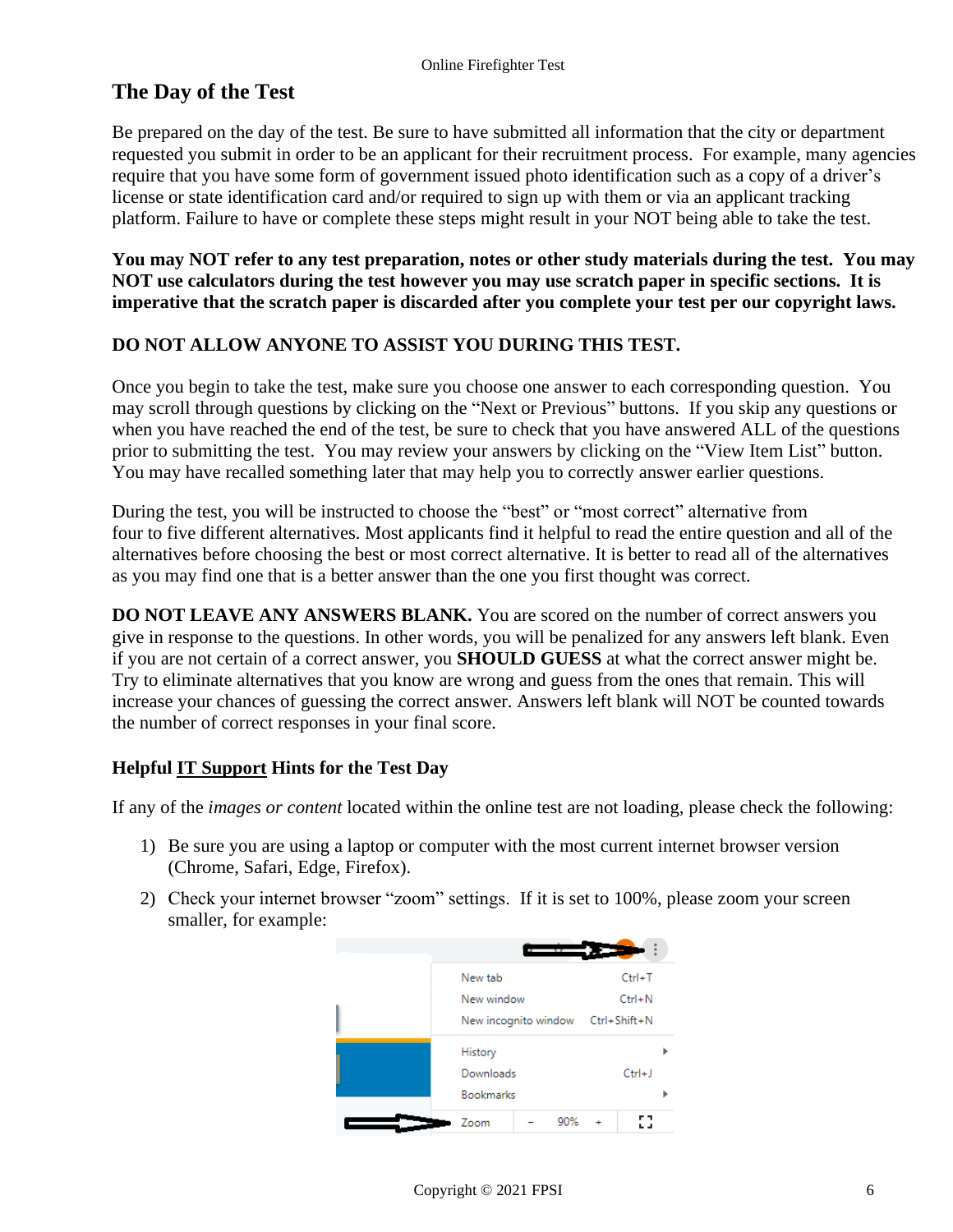3) Be sure your internet browser settings are not blocking the images via a spam/pop-up blocker.

If the entire test is not loading after you click on "begin test" please check the following:

- 1) Be sure you are using the most current internet browser version (Chrome, Safari, Edge, Firefox).
- 2) *If your test automatically opens in "internet explorer" when you click on the test link, you will not be able test. Be sure you are using the proper internet browser as noted in #1.*
- 3) Be sure your internet connection is good and has enough speed to load the testing platform.
- 4) Be sure your internet browser settings are not blocking the testing platform via a spam/pop-up blocker.
- 5) If you continue to have loading issues, please open or download "google chrome" and use that browser only. Please copy and paste your link in google chrome as that should resolve your issue.

#### **Dealing with Anxiety**

The Online Firefighter Test is not a measure of your self-worth or your intelligence. This is a test designed to measure your levels of reading ability, math skills, map reading skills, writing skills, human relation competencies, and general reasoning ability. If you have performed poorly on other tests in the past, that does not necessarily mean you will perform poorly on the test. Unlike many other types of tests, the online firefighter test is designed to measure a variety of critical skills and abilities that are essential to successful firefighter job performance in a way that does not overestimate the importance of cognitive skills and other constructs which, historically, result in lower passing rates.

There are no trick questions in the Online Firefighter Test. Each and every question on the test can be answered based upon basic skills and abilities you should have developed throughout your life.

### *We certainly wish you the best of luck with your endeavors to become an entry-level firefighter with Halifax Regional Fire & Emergency!*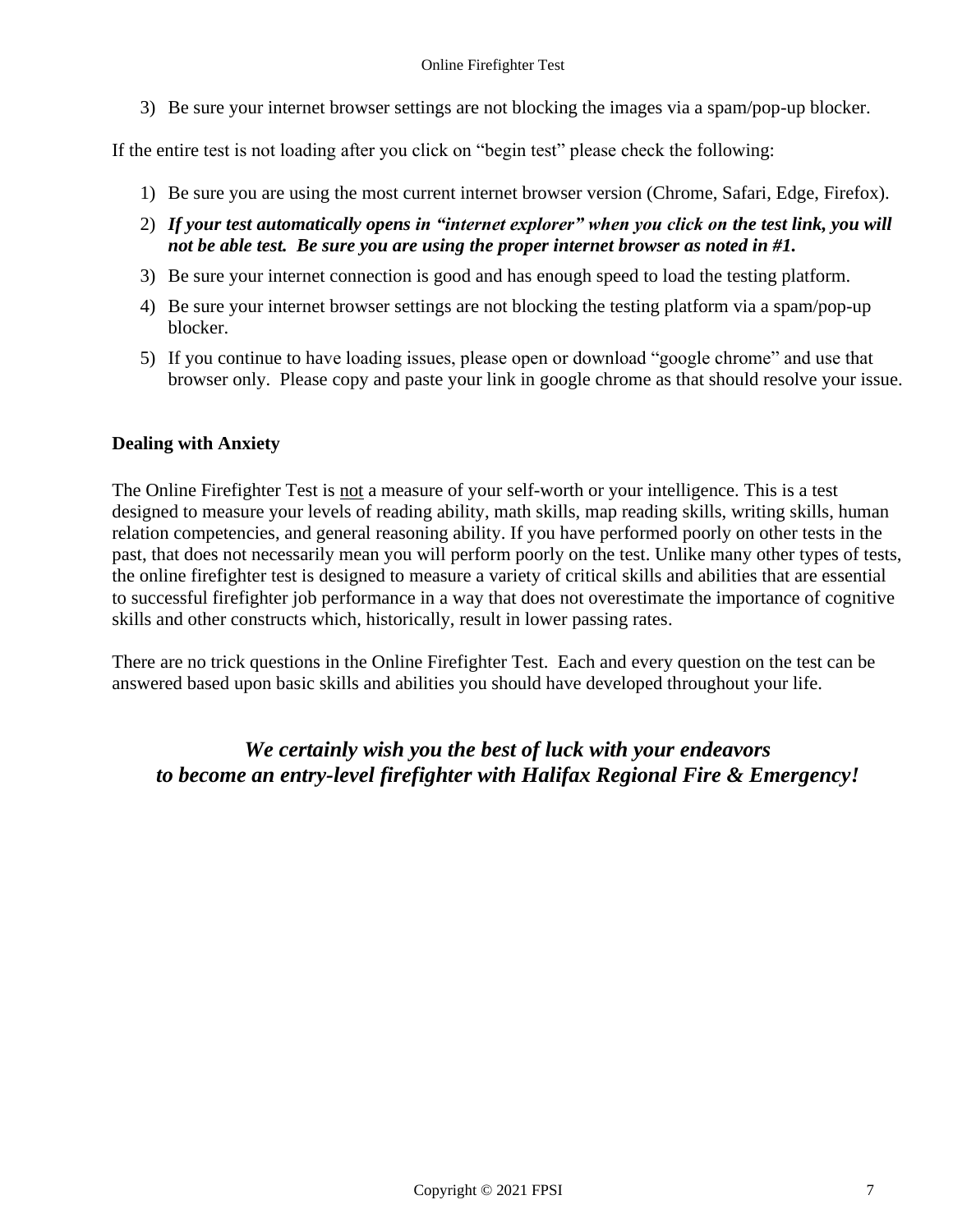# **Reading Section**

For this section of the test, you will read a one-page passage containing fire-related material and will then answer five (5) multiple-choice questions for each passage. All of the answers for these questions are found in the corresponding reading passage. You are encouraged to read the fire passage first and then answer the questions. You are allowed to refer back to the passage if needed.

Proceed to the next section when you are finished.

# **Ladder Usage--Questions 1-5**

Proper climbing angle, 70 degrees, allows safety while climbing and working on the ladder. To determine the 70 degree angle, take the height to be laddered, divide this by 5, and add 2. Place the foot of the ladder this number of feet away from the building and adjust the extension of the ladder to reach the desired location. For example, to determine proper foot placement of a ladder to reach 30 feet high,  $30 \div 5 = 6$ , and then  $6 + 2 = 8$ . Therefore, with the ladder placed eight feet from the building, a 70 degree climbing angle would be obtained. The ladder is extended to reach a location 30 feet above the ground.

When placed at a proper climbing angle, a 35 foot ladder will reach less than 35 feet up the side of a building. Another method for determining a safe and proper climbing angle is as follows: place the toes of your shoes at the spur plate of the ladder; then with both arms outstretched, the fingers should rest on the rung most level to the shoulders.

When climbing a ladder, a firefighter should climb with a straight back and at arms length from the ladder. Pushing with leg power rather than pulling with arm strength has proven most efficient. With arms straight and hands resting lightly on the rungs, the firefighter should look straight ahead and only occasionally look up.

Only a limited number of people can safely be on a ladder at the same time. The rule of thumb regarding the number of people on a ladder at a given time is as follows. Basically, for each 10 foot section of ladder, one person is allowed. The following is the recommended safety work load for fire department ladders.

| 10 to 16 feet     | 1 person |
|-------------------|----------|
| $20$ to $26$ feet | 2 people |
| 30 to 35 feet     | 3 people |
| 40 to 50 feet     | 4 people |

When sizing up a fire scene, it is very important that the ladder length estimates are correct. To help with this determination, a firefighter should allow 12 feet for each story and three feet as the distance from the floor to the window sill. Ladders requiring two or more individuals to *spot and raise* are under the command of the person located at the foot of the ladder, away from the bed. That person gives the command for preparation and execution for all movements. This is done to increase the efficiency of the movements and to avoid confusion and possible injury.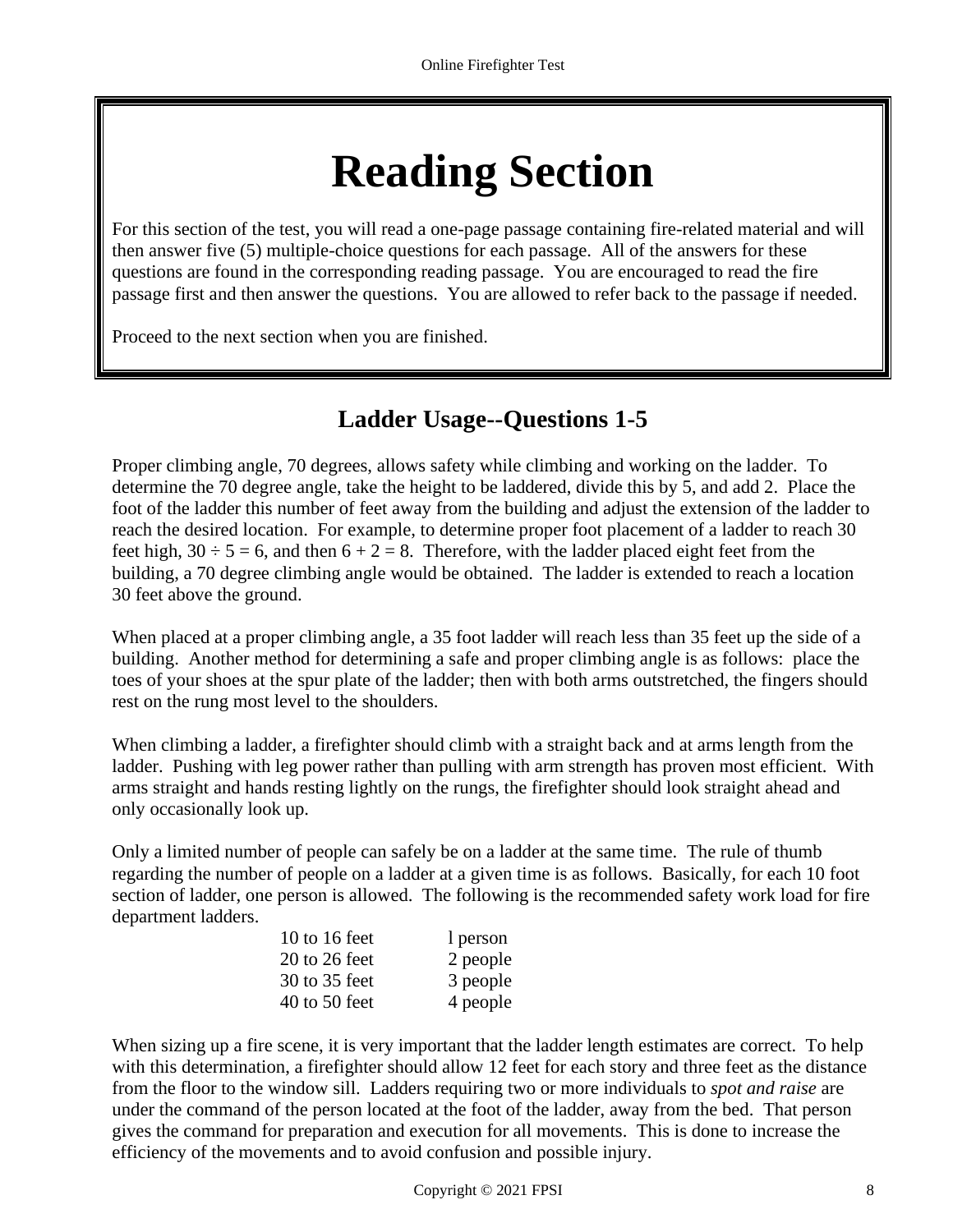#### Online Firefighter Test

Normally ladders are carried parallel to the ground with one beam above the other by two or more people. The ladder is carried with the firefighter's arm extended through the rungs. The beam rests on the firefighter's shoulder. The exception is the one man straight-side ladder. When only one firefighter is carrying a ladder, the ladder is carried in the middle for increased convenience and maneuverability.

- 1. When calculating the distance to place a ladder away from a building, you should take the height to be laddered and divide by \_\_\_\_\_\_ and add \_\_\_\_\_.
	- A. 5, 2 B. 5, 3
	- $C. 6, 2$
	- D. 6, 3
- 2. An alternate method for determining the appropriate climbing angle is to place your toes at the spur plate of the ladder and rest your outstretched arms and fingers on the rung \_\_\_\_\_.
	- A. most level with your head
	- B. most level with your shoulders
	- C. most level with your eyes
	- D. above your shoulders
- 3. The maximum number of people who could safely stand on 24 foot ladder at one time is
	- A. one

\_\_\_\_\_.

- B. two
- C. three
- D. four
- 4. When determining the appropriate ladder length, the firefighter should allow \_\_\_\_\_ feet for each story.
	- A. eight
	- B. ten
	- C. twelve
	- D. fourteen
- 5. The firefighter should allow \_\_\_\_\_\_ feet at the distance from the floor to the window sill when determining the appropriate ladder length.
	- A. 2
	- $B = 2\frac{1}{2}$
	- C. 3
	- D.  $3\frac{1}{2}$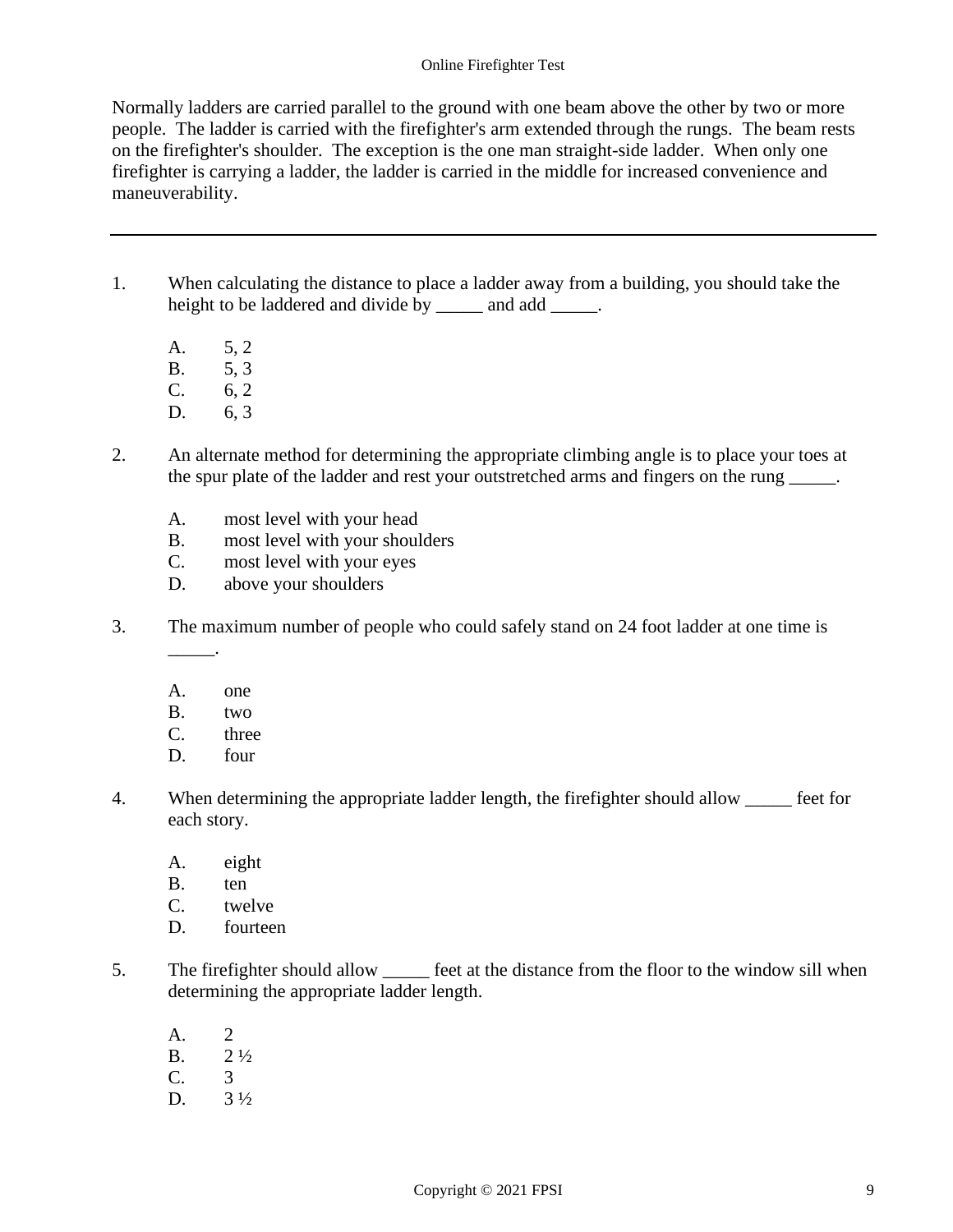# **Math Section**

For this section of the test, you will answer five (5) fire-related math questions. These math questions require basic mathematic calculations and you will not need a calculator. Calculators are not allowed for this test. **YOU MAY USE SCRATCH PAPER FOR THIS SECTION ONLY.**

Proceed to the next section after you are finished.

- 6. A firefighter determines that 350 feet of hose is needed to reach a particular building. If the hoses are 60 feet in length, what is the minimum number of lengths of hose needed?
	- A. 3
	- B. 4
	- C. 5
	- D. 6
- 7. Office sprinkler heads spray water at an average of 25 gallons per minutes (GPM). If 4 sprinkler heads are flowing at the same time and at the same rate, how many total gallons of water will be released in 15 minutes?
	- A. 100
	- B. 315
	- C. 375
	- D. 1,500
- 8. What is the total weight of four firefighters who weigh 202 pounds, 186 pounds, 133 pounds and 211 pounds?
	- A. 682
	- B. 712
	- C. 732
	- D. 742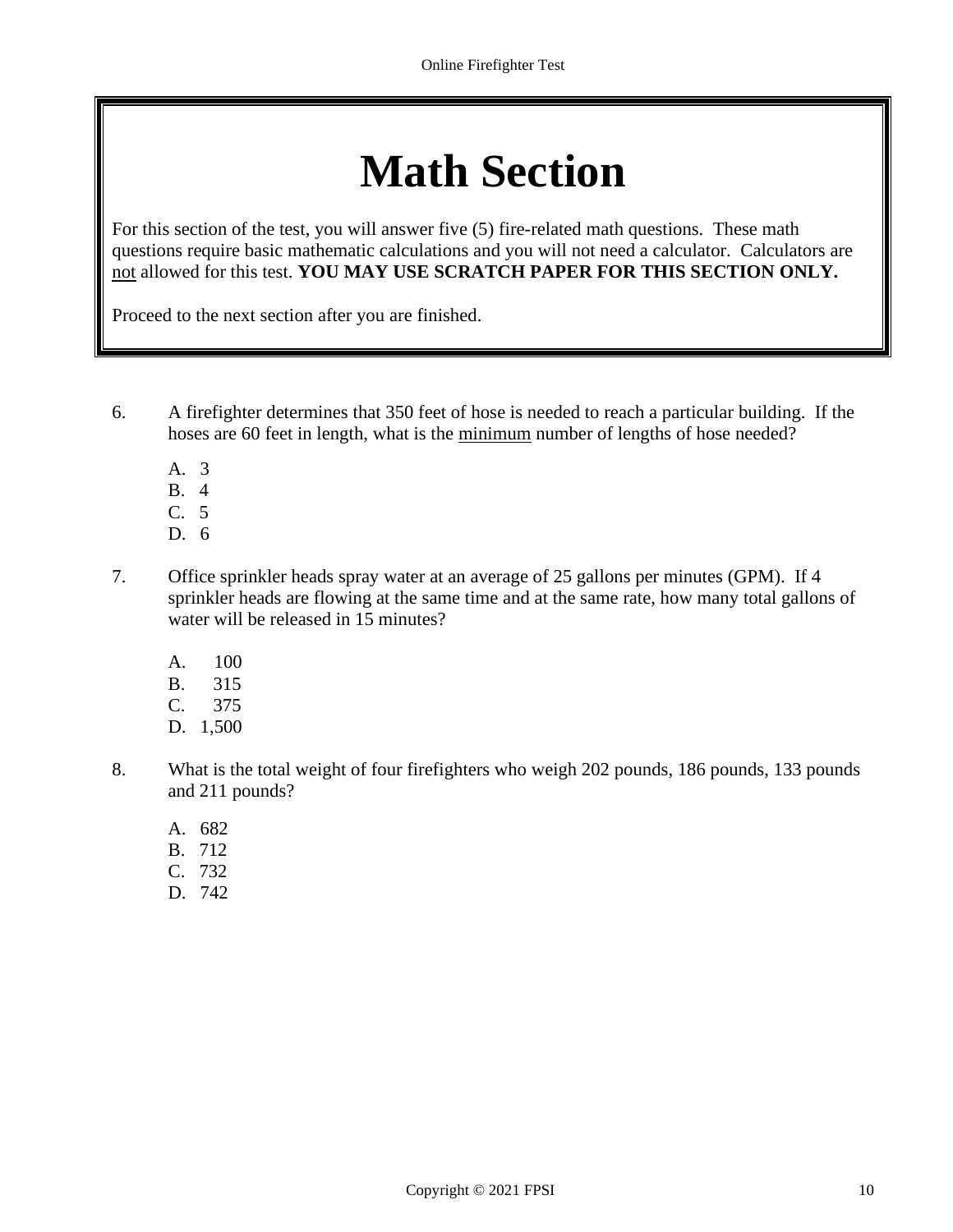9. An adult victim has one-quarter  $(1/4)$  of his back burned, all of his arm burned, and half  $(1/2)$ of his head burned. Using the burn chart below, determine what percent (total) of the victim is burned.

> Entire Back: 20% Entire Front: 20% Entire Head: 15% Entire Arm: 15%

What percent of the victim is burned?

A. 25.5%

B. 27.5%

C. 30.5%

- D. 35.5%
- 10. The fire captain asks you to lay out hose line. The hose line comes in 85-foot sections. How many 85-foot sections will you need in order to lay out 1,150 feet of hose line?
	- A. 10
	- B. 12

C. 14

D. 16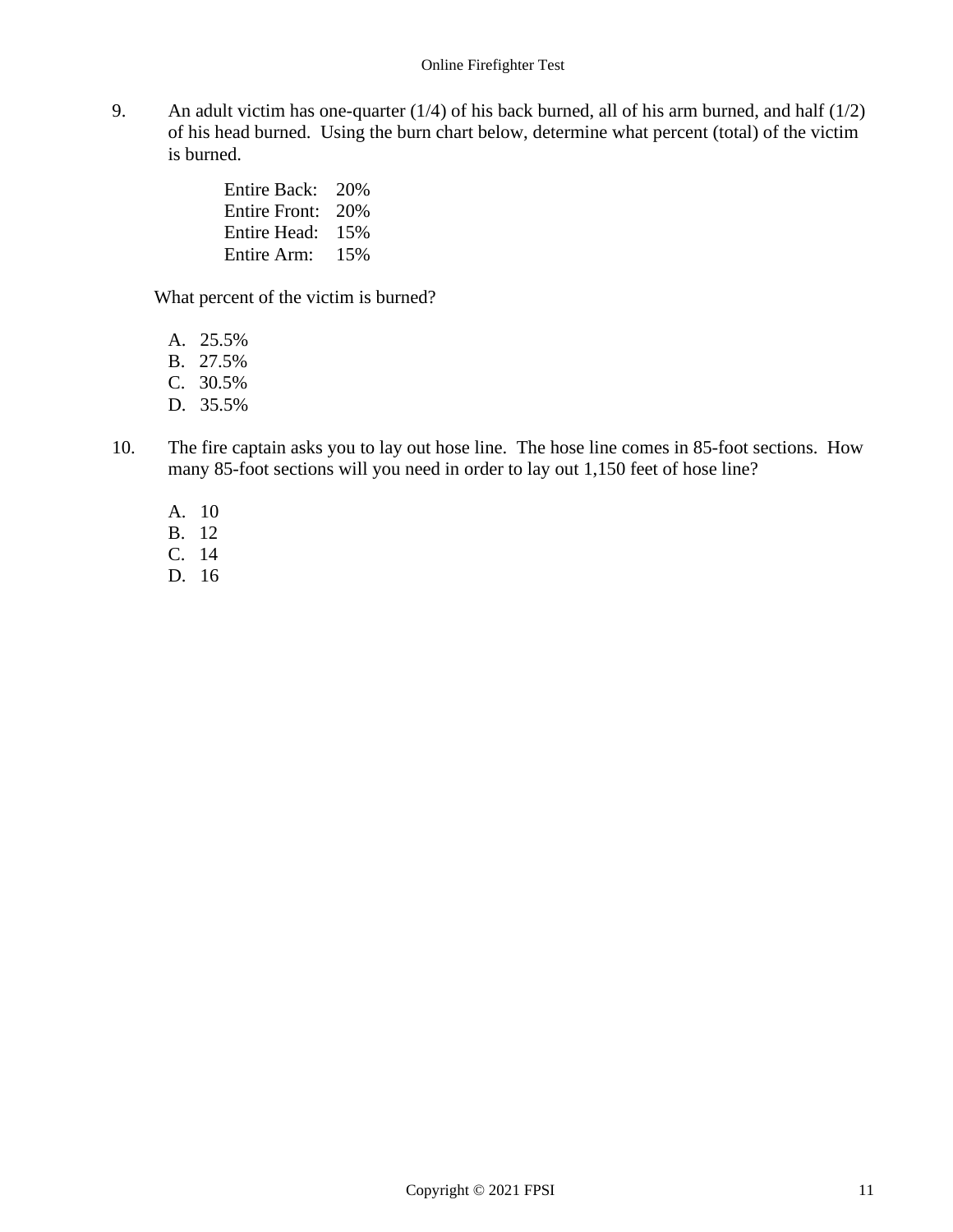# **Human Relations Section**

For this section of the test, you will read one short fire-related situation and will then answer two multiple-choice questions relating to that situation. You will be asked to identify both the "most appropriate" response and the "least appropriate" response. *For example:*

*You are transporting an injured and intoxicated male who has a large amount of money protruding from his pocket. While transporting him to the emergency room you notice that the money falls out of his pocket.* 

- A. Pretend you didn't see the man drop the money.
- B. Wait until you go back outside and take the money if nobody else has found it.
- C. Pick up the money and give it to the emergency room staff for safekeeping.
- D. Pick up the money and place it next to the victim's hand.

#### 1. WHAT IS THE **MOST** APPROPRIATE RESPONSE? **C**

#### 2. WHAT IS THE **LEAST** APPROPRIATE RESPONSE? **B**

Proceed to the next section after you are finished.

*John is a new firefighter at a station for the first time where there is a food fund. This fund is used to pay for lunch and dinner for the firefighters. At the beginning of the shift, \$6.00 is paid into the fund and a "check mark" is placed next to each firefighter's name. By eating meals together, teamwork is built. John forgets to bring his \$6.00 for the shift. What is the best way for Firefighter John to handle this situation?* 

- A. John should leave the station quickly and run to the nearest bank.
- B. John should place a check mark on the chart and pay for his food later.
- C. John should not eat with the rest of the group since he couldn't pay the \$6.00.
- D. John should ask another firefighter if he could borrow \$6.00 for the day.

#### 11. WHAT IS THE **MOST** APPROPRIATE RESPONSE?

#### 12. WHAT IS THE **LEAST** APPROPRIATE RESPONSE?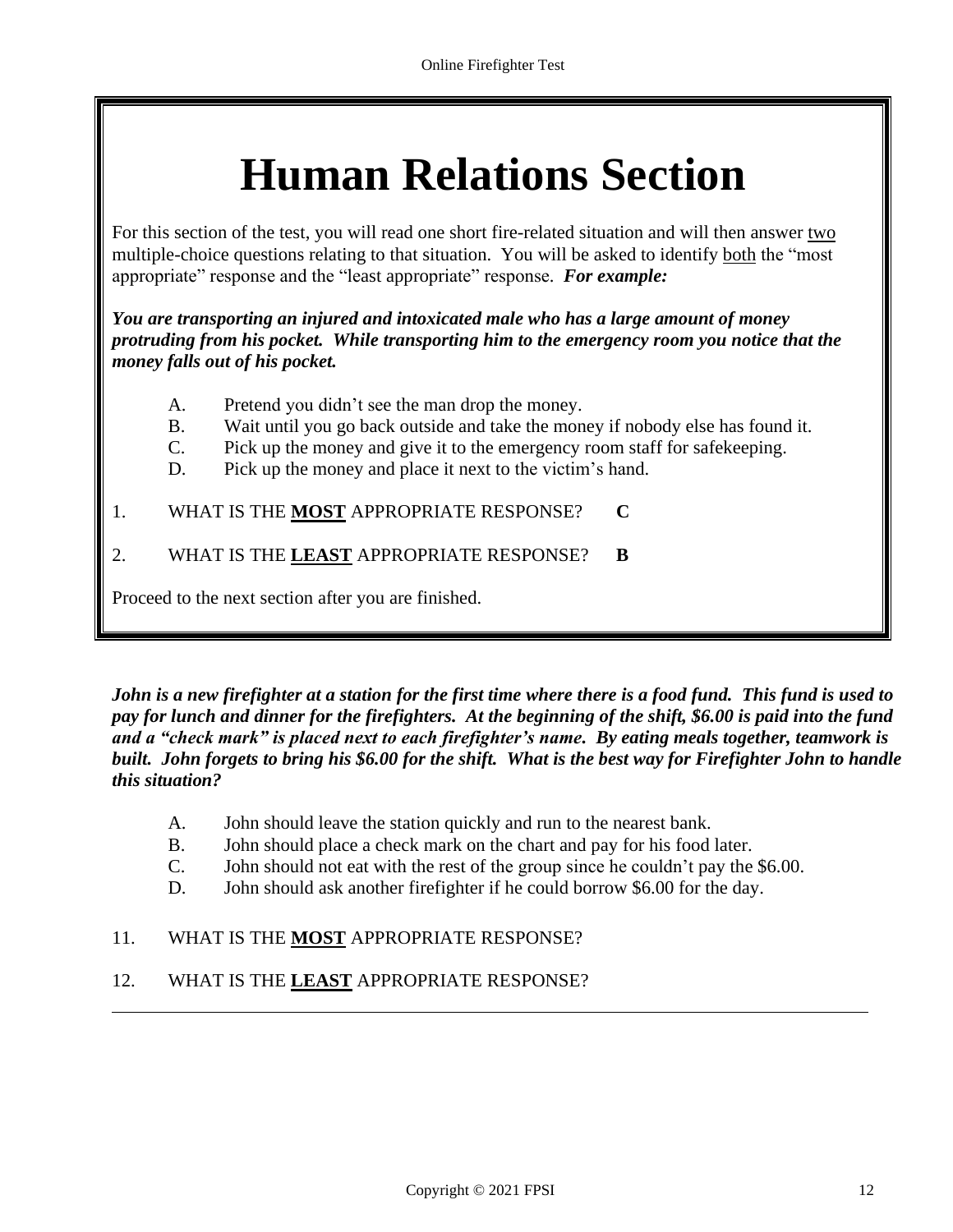*Firefighter Green is a new firefighter and feels left out when the other firefighters talk at the station. He feels that the other firefighters ignore him on purpose and treat him as if he's not part of the team. What is the best way for Firefighter Green to handle this situation?*

- A. Firefighter Green should take interest in the conversations and spend time getting to know the other firefighters.
- B. Firefighter Green should tell his supervisor that the other firefighters are ignoring him.
- C. Firefighter Green should ignore the other firefighters and allow time to pass before doing anything.
- D. Firefighter Green should confront the other firefighters and ask why they are ignoring him.

#### 13. WHAT IS THE **MOST** APPROPRIATE RESPONSE?

14. WHAT IS THE **LEAST** APPROPRIATE RESPONSE?

*Firefighter Garcia finished the fire academy at the top of his class and acted arrogant about his accomplishment. After receiving his station assignment, he put very little effort into station and district drills. Firefighter Garcia was perceived as an arrogant know-it-all. This perception prompted his fellow firefighters to treat him as a non-team player. What is the best way for Firefighter Garcia to handle this situation?*

- A. Firefighter Garcia should continue with his work and not address the issue.
- B. Firefighter Garcia should try to participate a little more with the other firefighters.
- C. Firefighter Garcia should apologize for his attitude and make an effort to learn new concepts.
- D. Firefighter Garcia should inform his supervisor that the other firefighters are picking on him.

#### 15. WHAT IS THE **MOST** APPROPRIATE RESPONSE?

#### 16. WHAT IS THE **LEAST** APPROPRIATE RESPONSE?

*Your partner pulls the fire truck out of the truck room to wash it and a compartment door is severely damaged because it has been left open. You see this and recall that you left the compartment door open. You know that your partner will be blamed for this and that it was not entirely his fault. What is the best way to handle this situation?*

- A. You should tell your partner to always check the compartment before pulling the engine out.
- B. You should tell your partner that you left the door open and suggest that you both discuss this accident with your supervisor.
- C. You should begin working on another task and wait for your partner to discuss the accident with you.
- D. You should inform your supervisor that your partner damaged the vehicle.
- 17. WHAT IS THE **MOST** APPROPRIATE RESPONSE?
- 18. WHAT IS THE **LEAST** APPROPRIATE RESPONSE?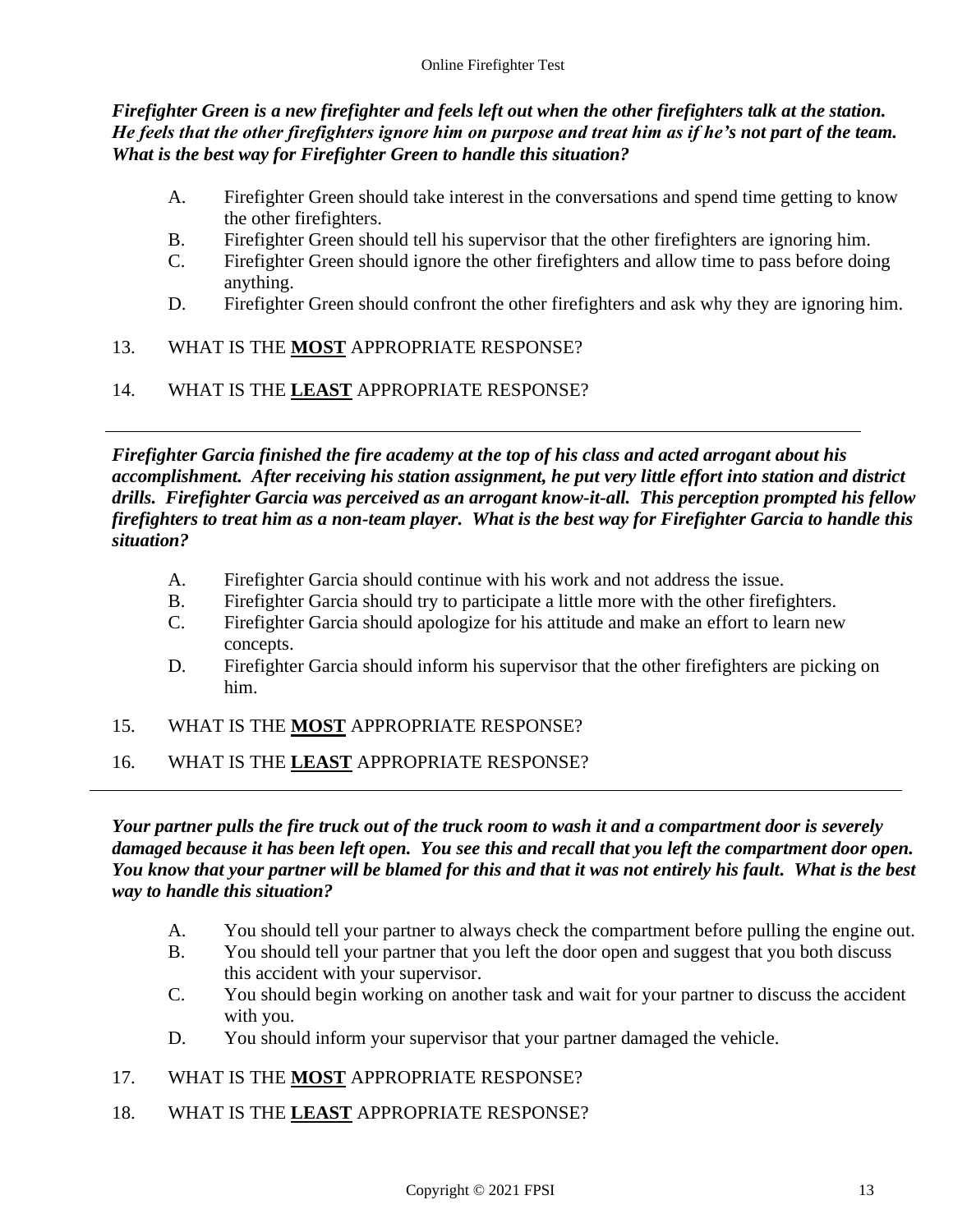*While on a fire safety inspection at a local high school, a teacher approaches you and asks if you can help build a bonfire at the football game. The teacher has received permission from the fire department and school principal so long as a firefighter is present. You agree to be present at the bonfire. After talking further, you discover that the game is on your scheduled day off. What is the best way to handle this situation?*

- A. Inform the teacher that you cannot attend the bonfire as you are not scheduled to work.
- B. Encourage the teacher to proceed without a firefighter as you have already approved the site.
- C. Attend the bonfire considering that your entire department will be represented by your actions.
- D. Ask a fellow firefighter to attend the bonfire in your absence.

#### 19. WHAT IS THE **MOST** APPROPRIATE RESPONSE?

#### 20. WHAT IS THE **LEAST** APPROPRIATE RESPONSE?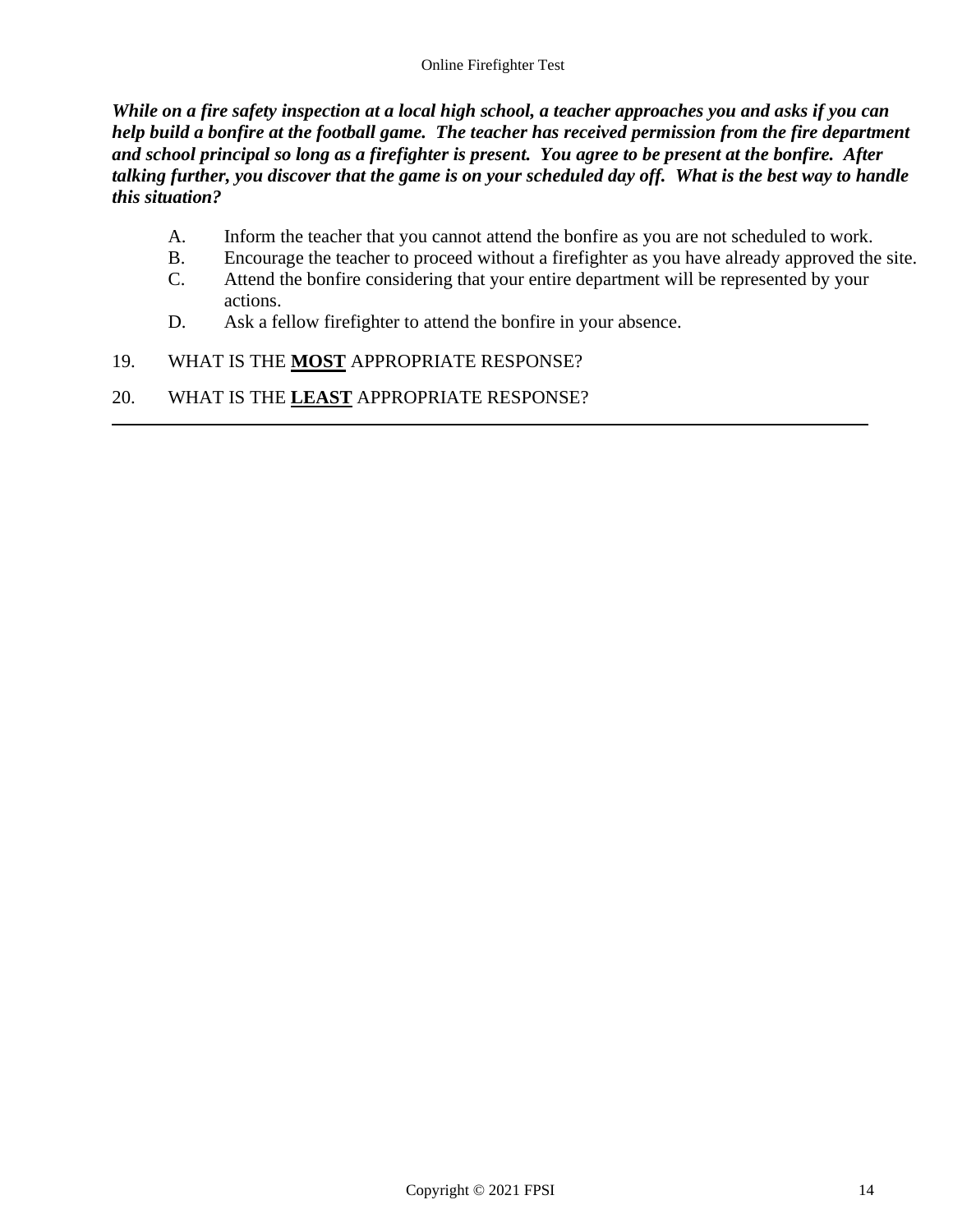# **Writing Ability Section**

For this section of the test, you will answer five (5) items that are *similar* to those items found in the Writing Ability section of the test. Proceed to the next section after you are finished.

### **For items 21-22, choose the word that is synonymous (meaning the same thing) as the underlined word in the sentence.**

- 21. The suspect had a(n) eclectic set of friends.
	- A. assorted
	- B. limited
	- C. narrow
	- D. restricted
- 22. The motive did not seem plausible to the jury.
	- A. unreasonable
	- B. conceivable
	- C. unrealistic
	- D. methodical

#### **For items 23-24, choose the pair of words that best completes the sentence.**

- 23. Hair will be worn in a style and color that does not \_\_\_\_\_ from the overall \_\_\_\_\_ image of the traditionally accepted profile.
	- A. "deter" and "responsible"
	- B. "distract" and "responsable"
	- C. "detract" and "professional"
	- D. "distract" and "profesional"
- 24. The quickest way for \_\_\_\_\_ to grow in a department is for the officers to \_\_\_\_\_\_ it among themselves.
	- A. "missconduct" and "except"
	- B. "rumers" and allow"
	- C. "problems" and "encourage"
	- D. "misconduct" and "tolerate"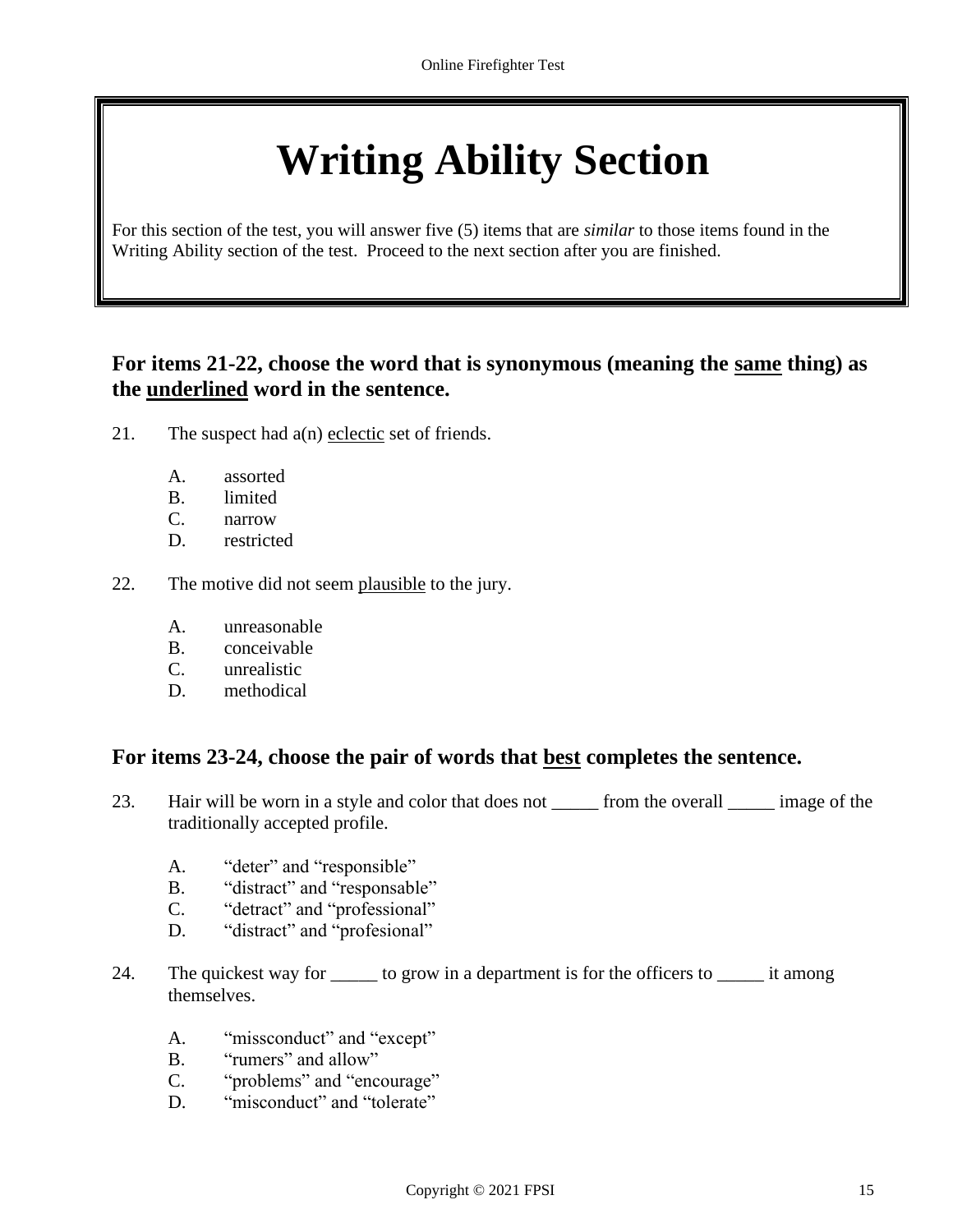- 25. Considering grammar, spelling, and punctuation as well as ease of understanding, which of the following sentences is most acceptable?
	- A. When responding, to an emergency calls, officers should never allow the speed of the response to thretan people or property.
	- B. When responding to emergency calls, officers should never allow the speed of response to endanger people or property.
	- C. Officers should never allow, when responding to an emergency call, the speed of responding to endanger people or property.
	- D. Officers, responding to emergency calls, should not let the speed of the response, to threaten people or property.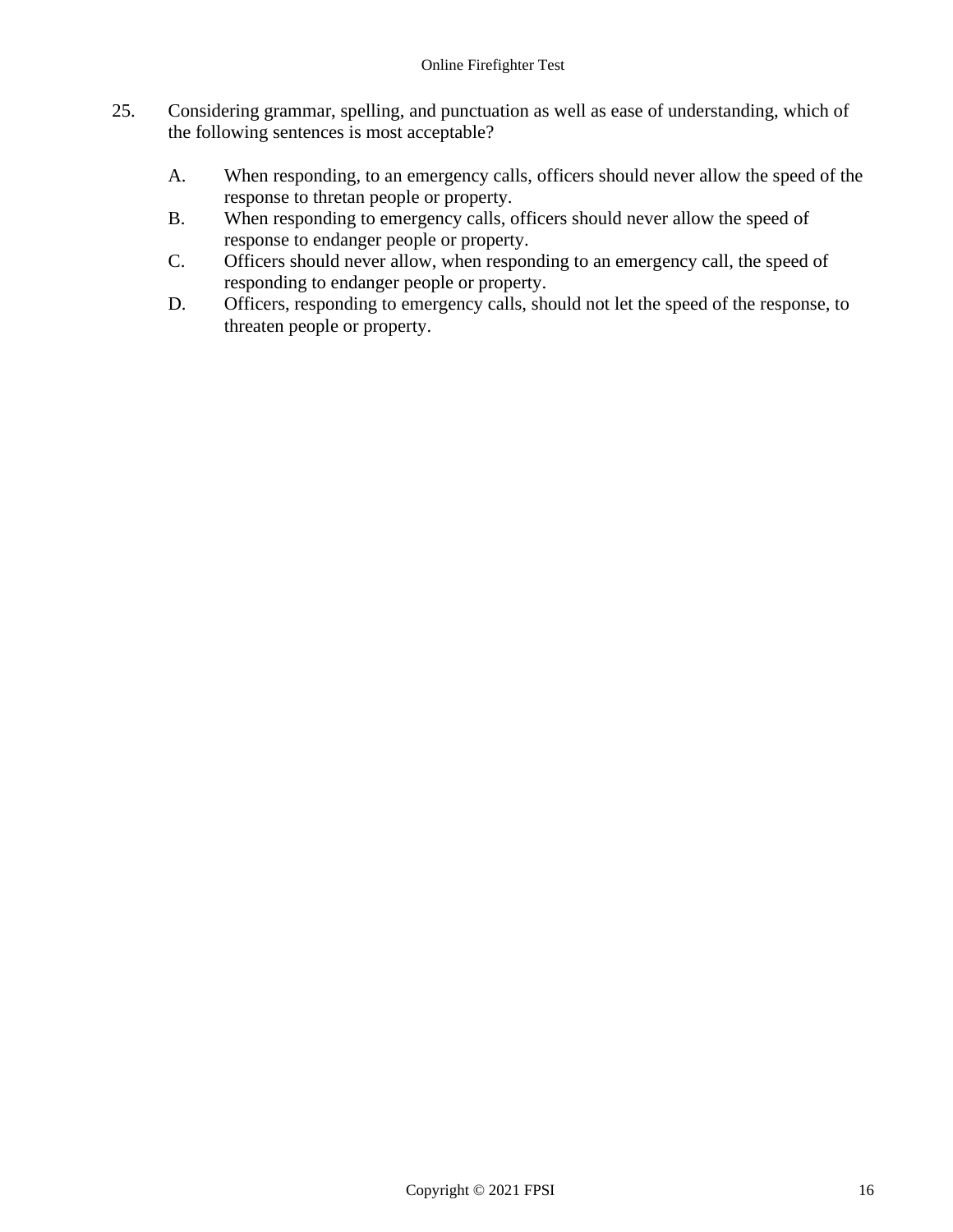# **Map Reading Section**

For this section of the test, you will answer five (5) job-related map reading ability questions.

You are allowed to review your responses to any test section with any remaining time.





- 26. You are facing South on  $37<sup>th</sup>$  Ave. and turn west on Mather Blvd. The next one way street you will reach is \_\_\_\_\_\_.
	- A.  $38<sup>th</sup>$  Ave.
	- B.  $36<sup>th</sup>$  Ave.
	- C.  $35<sup>th</sup>$  Ave.
	- D. Sylvan Blvd.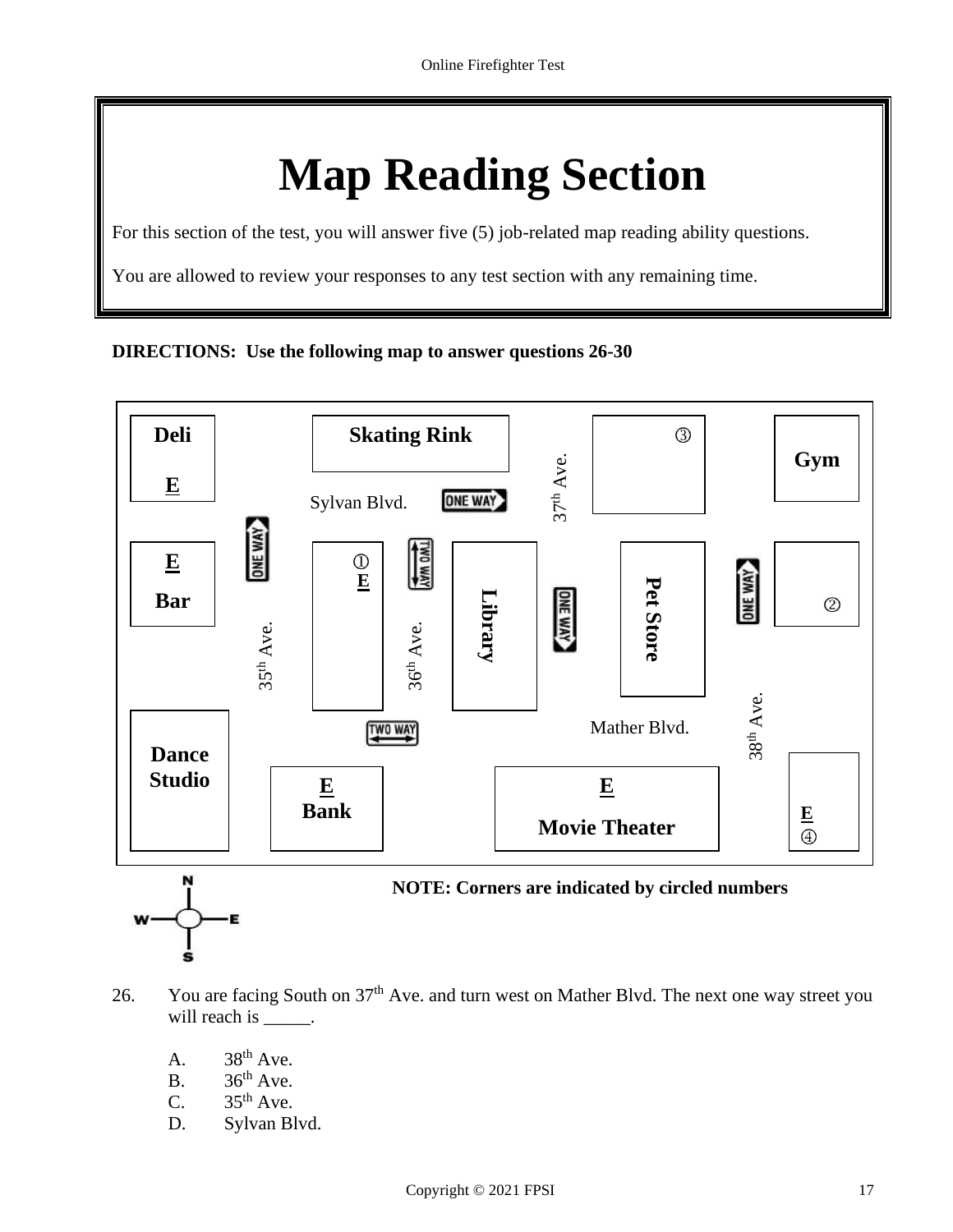- 27. Which direction does Corner 4 face?
	- A. Southeast
	- B. Southwest
	- C. Northeast
	- D. Northwest
- 28. Which intersection is Corner 1 located at?
	- A. 35<sup>th</sup> Ave. and Mather Blvd.
	- B. 36<sup>th</sup> Ave. and Sylvan Blvd.
	- C. 35<sup>th</sup> Ave. and Sylvan Blvd.
	- D.  $36<sup>th</sup>$  Ave. and Mather Blvd.
- 29. What is the most direct route to take from the entrance of the Deli to the entrance of the Bank without violating traffic laws? \*NOTE: The entrance is indicated by **E**.
	- A. Go east on Sylvan Blvd., south on 35<sup>th</sup> Ave., and east on Mather Blvd.
	- B. Go east on Sylvan Blvd., south on 37<sup>th</sup> Ave., and west on Mather Blvd.
	- C. Go east on Sylvan Blvd., south on  $36<sup>th</sup>$  Ave., and east on Mather Blvd.
	- D. Go east on Sylvan Blvd., south on 36<sup>th</sup> Ave., and west on Mather Blvd.
- 30. What is the most direct route to take from Corner 4 to Corner 1 without violating traffic laws? \*NOTE: The entrance is indicated by **E**.
	- A. Go north on 38<sup>th</sup> Ave. and west on Sylvan Blvd.
	- B. Go north on  $38<sup>th</sup>$  Ave., west on Mather Blvd., and north on  $36<sup>th</sup>$  Ave.
	- C. Go north on 38<sup>th</sup> Ave., west on Mather Blvd., north on  $35<sup>th</sup>$  Ave., and east on Sylvan Blvd.
	- D. Go north on 38<sup>th</sup> Ave., west on Mather Blvd., north on 37<sup>th</sup> Ave., and west on Sylvan Blvd.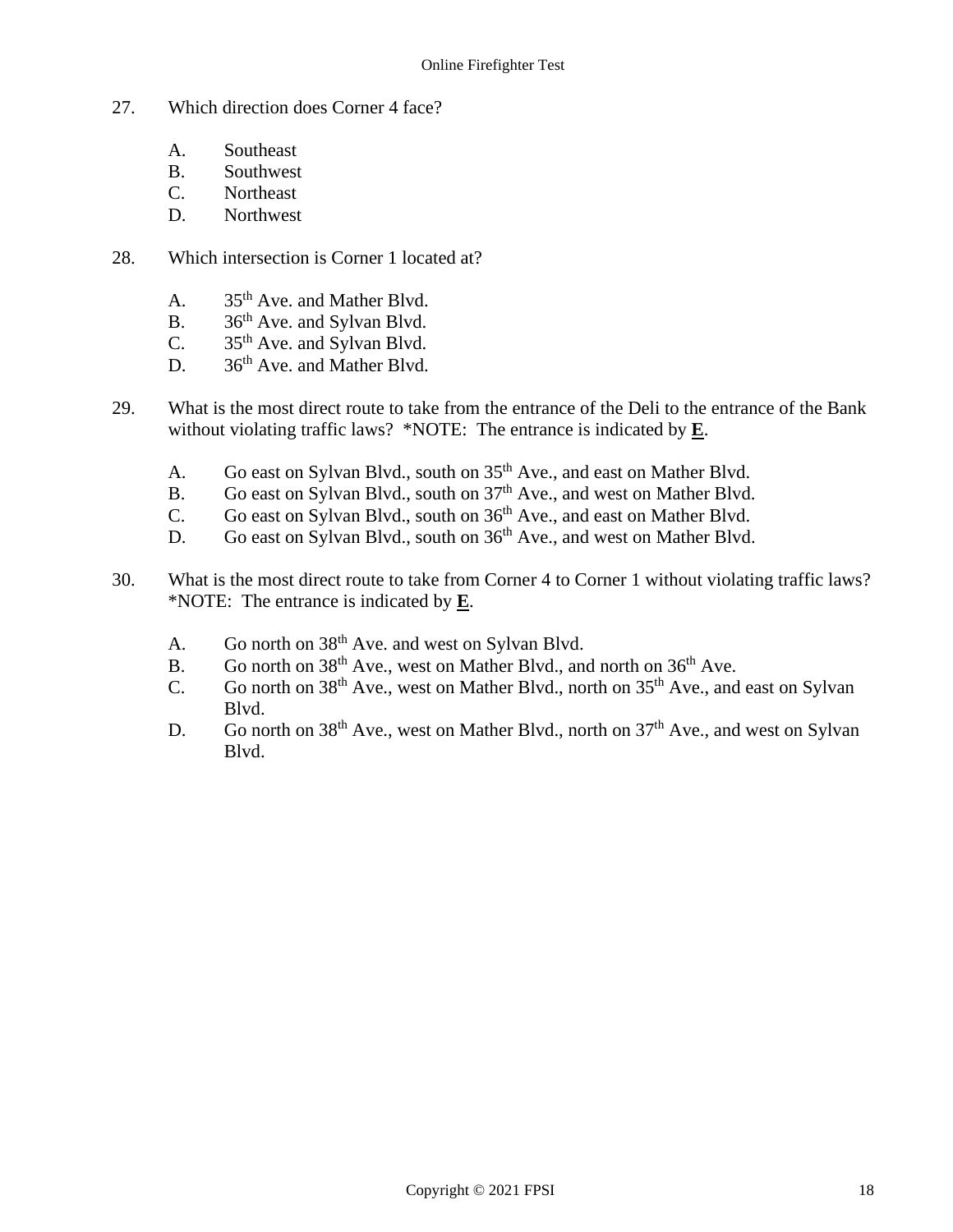# **Reasoning Skills Section**

For this section of the test, you will answer five (5) job-related reasoning ability questions. Some of these questions require basic mathematic calculations and you will not need a calculator. Calculators are not allowed for this test. You may not use any scratch paper for this test. **YOU MAY USE SCRATCH PAPER FOR THIS SECTION ONLY.**

You are allowed to review your responses to any test section with any remaining time.

Often, firefighters must tell if there is a fire in the next apartment in a building by feeling the walls (including the ceiling and floor) to see if they are hot. Each block in the diagram represents an apartment in an apartment building. In the following questions you should indicate how many other apartments completely share a wall with the target apartment. An entire wall must be shared between apartments for them to be considered "shared." Apartments that only touch on a corner or for less than one full wall should NOT be counted.



- 31. The number of the walls shared with other apartments for the apartment labeled "X."
	- A. 2
	- B. 3
	- $C_4$
	- D. 5
- 32. How many of the items listed below are EXACT duplicates of one another?

| 81301         | 81301         |
|---------------|---------------|
| 24F6942IL     | 24E6492IL     |
| 11901VX4C29   | 11901VX42C9   |
| A846141464HL  | A846141464HL  |
| 63276R3981362 | 6S276R39613G2 |
| 8K029Z7829422 | 8K0279Z329422 |
|               |               |
| A. none       |               |

- B. one
- C. two
- D. three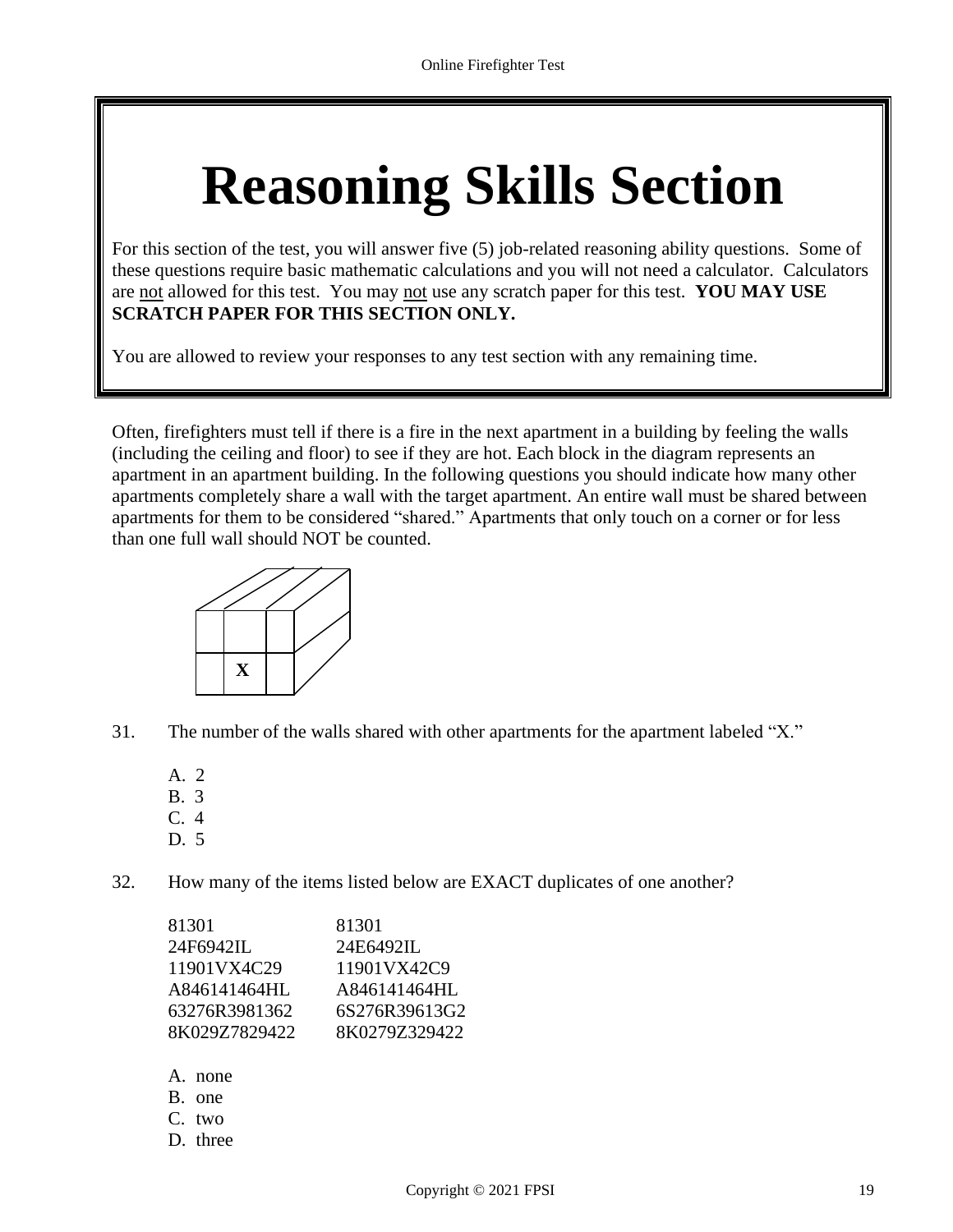- 33. A woman is traveling in her car at 25 miles per hour. How far will that woman travel in thirty minutes?
	- A. 10.75 miles B. 11.25 miles C. 12.50 miles D. 15 miles
- 34. Which number should follow this series: 64/64, 9/12, 6/12,
	- A. 1/2
	- B. 1/4
	- C. 6/8
	- D. 8/8

For the next question, you will apply your skills to conceptualize shapes and patterns, and then rotate figures. Each question presents one cube that has six sides. Each of the six sides of each cube has a different design. The first cube provided shows three sides of the cube and the design on each side. Select from one of the five cubes (A-E) that can represent the first cube when it is turned **one time**. See the example below:

Question 35.